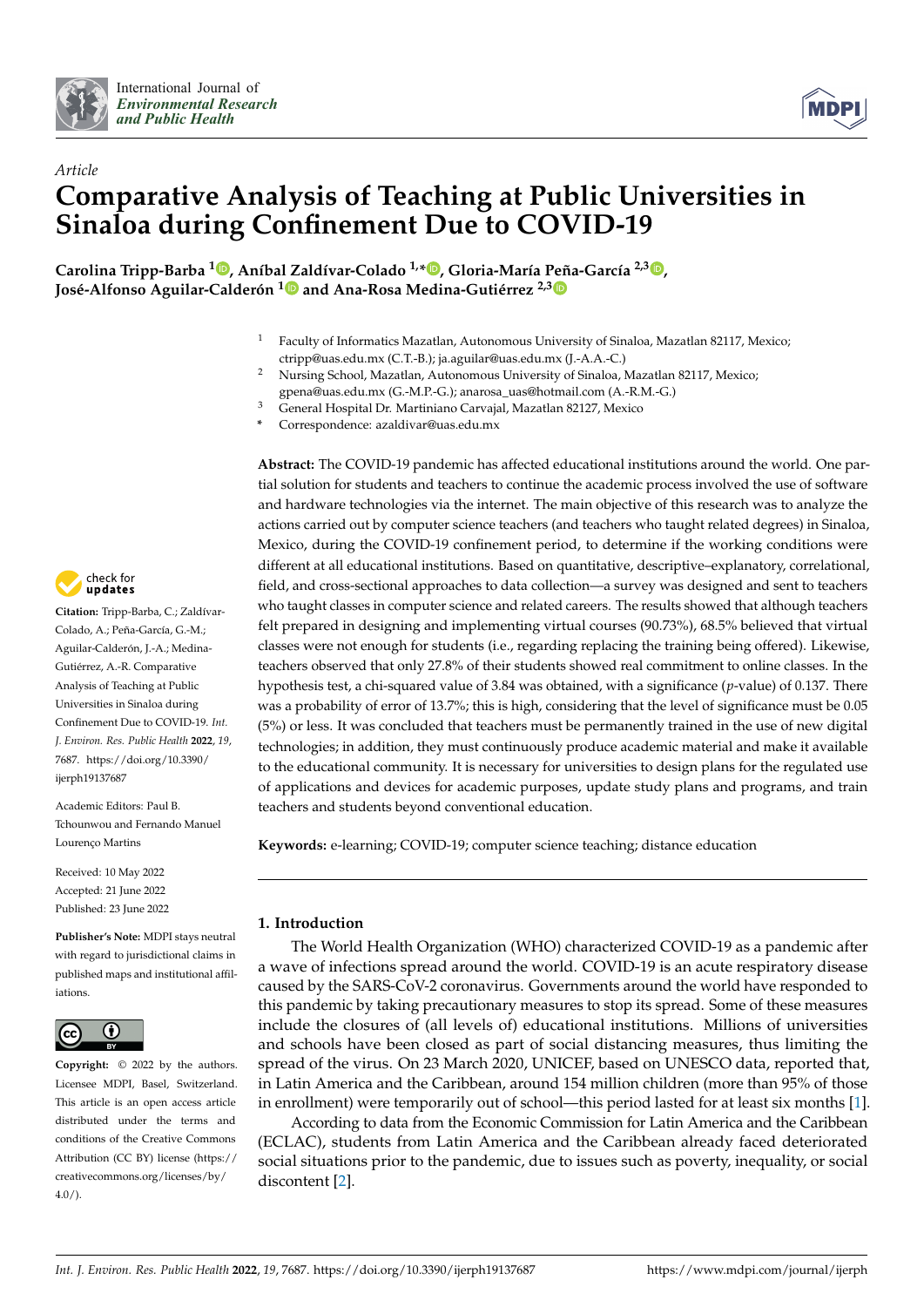COVID-19 is the greatest challenge faced by national and international educational systems. Several governments have ordered institutions to suspend face-to-face classes for most of their students. Educational institutions face new challenges due to the pandemic. COVID-19 has influenced the way classes are taught; teachers and students stay at home and digital technologies provide support for studies to continue. Social media, video conferencing software, emails, and virtual learning environments, through desktop computers, laptops, tablets, and mobile phones, are now common tools in the teaching–learning process. The pandemic has not only impacted how we impart and receive knowledge, but it has also impacted the academic supply and demand. In this regard, internet bandwidth is relatively low with less access points, and internet services are costly in comparison to the average income in many developing countries, Mexico is no exception—accessibility is inadequate. Students without access to computers, mobile devices, or internet connections, for economic or geographical reasons, are deprived of access to courses; the same could happen with teachers. Affordability and accessibility for all students and teachers is a challenge that developers of educational tools should focus on. On the other hand, students who take classes online spend a greater amount of time connected to virtual platforms; this represents a potential problem because it leaves students vulnerable to online exploitation. The increasing (and unstructured) amount of time spent learning online has exposed students to dangerous and violent content, as well as an increased risk of cyberbullying.

Therefore, there could be a fall in the supply and demand of education, which could lead to a reduction in human capital, an increase in learning poverty (and poverty in general due to school dropouts), inequality, social unrest, as well as reinforcement of the intergenerational cycle of poverty and low human capital [\[3,](#page-14-0)[4\]](#page-14-1). This would lead to a decline in the quality of education and affect the future of young people [\[3](#page-14-0)[,5\]](#page-14-2).

Currently, academic institutions have opportunities to improve the means and methods of the teaching–learning process through non-conventional and innovative educational modalities using technology, e.g., via applications and portable/mobile devices, which became necessary and popular during the pandemic, not only in academia but also among the general population. These technologies helped in the transition to e-learning in a short time and with relative success. The experiences gained should be used in the future.

Based on the above, the following research question arises—were the working conditions of teachers (in computer science and related degrees) in Sinaloa, Mexico, during the COVID-19 confinement period, different at all educational institutions? In this research, we analyzed the actions carried out by computer science teachers (and teachers with related degrees) in Sinaloa, Mexico, while teaching from home due to COVID-19 confinement. This was carried out under the assumption that teaching staff at the universities in Sinaloa, Mexico, were not prepared to teach from home via the internet, as they did not have the training or infrastructure, i.e., having relatively low internet bandwidth with less access points, costly internet services in comparison to income, or (lack of) equipment or skills necessary to carry out their work during the COVID-19 pandemic.

With the results of this research, we will know the needs and problems teachers faced during the pandemic period when they taught virtually. Problems were reflected in the teaching preparations and school infrastructures, which impacted student learning. It is necessary to understand the panorama of Sinaloa (in this matter) and offer a series of recommendations regarding the possible actions to be carried out to improve performances in case virtual classes continue. This investigation could serve as a starting point for substance reforms as well as in the plans and programs at universities in Sinaloa, Mexico. It highlights the reality of education in a health emergency, reflecting the needs of the teacher and student. This will allow them to face better possible contingencies that may arise in the future (due to a new pandemic or a resurgence of the current one). The theoretical support of this article could be relevant for the Ministry of Public Education in Sinaloa, by providing strategic axes to follow, to strengthen the education in the face of possible health contingencies. It could even serve as a topic of debate for higher education experts regarding the definition of reforms and their applicability in the prevention of health problems.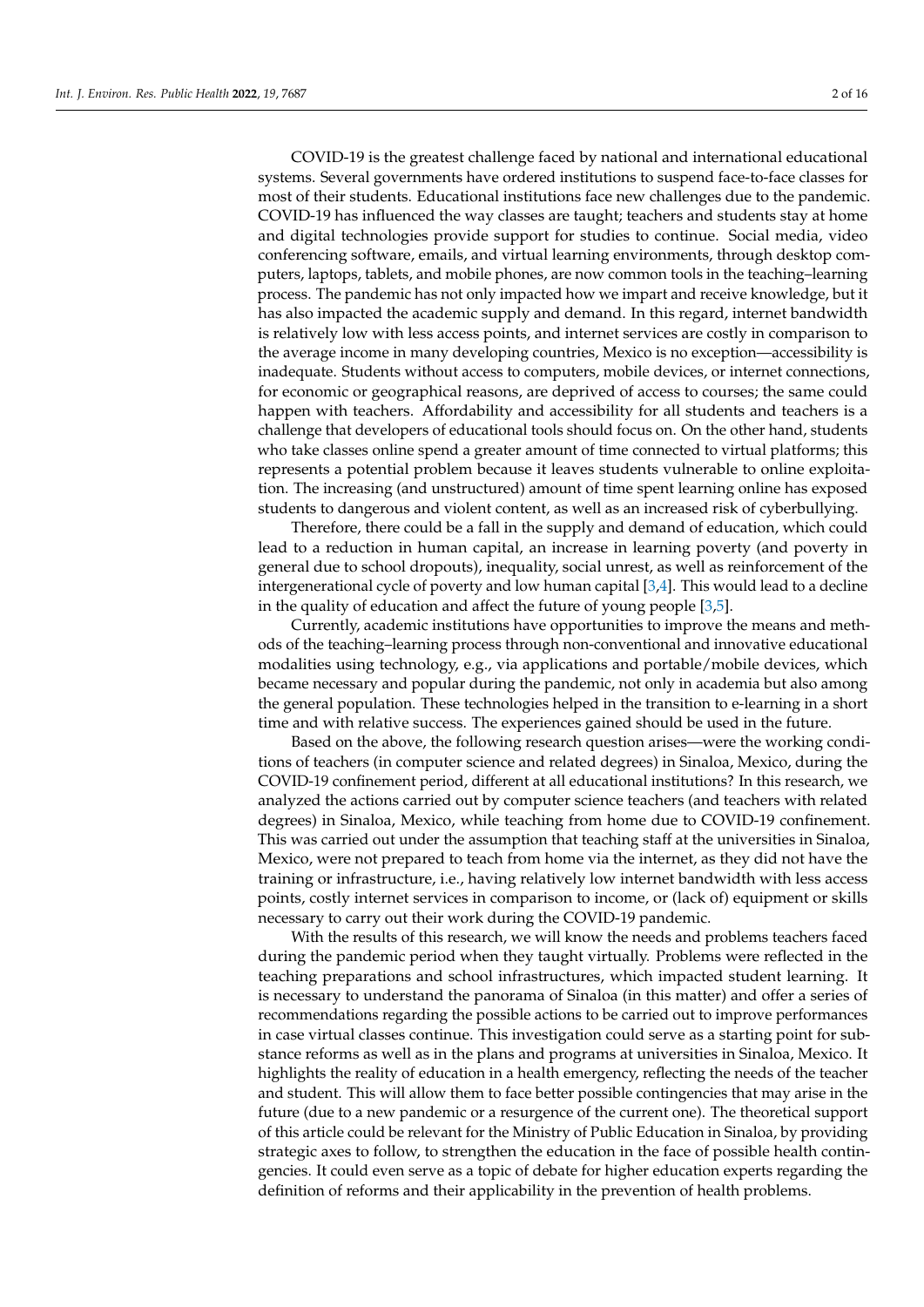The article is organized into five sections. Section [2](#page-2-0) presents the state-of-the-art studies related to this research; Section [3](#page-4-0) explains the methodology carried out. The results and discussion are presented in Sections [4](#page-5-0) and [5,](#page-11-0) respectively. Finally, the conclusions are presented in Section [6.](#page-12-0)

## <span id="page-2-0"></span>**2. State-of-the-Art**

COVID-19 has led institutions to modify their classroom teaching strategies (to virtual classrooms). There are many studies on this topic. For example, ref. [\[6\]](#page-14-3) talked about new relationships between society, students, and teachers. This study discussed the new challenges, i.e., the planning, development, and evaluation of classes being conducted from the home and the need to generate conducive environments and a greater interest in training. Technology allows us to generate digital documents and audiovisual materials and it 'accompanies' us in developing classes.

Britez [\[7\]](#page-14-4) addressed how educational measures were taken in countries such as Paraguay, Argentina, and Brazil since the first positive case of COVID-19 was discovered. It should be noted that, globally, virtual classes took place in order for the school year to continue; digital platforms were enabled and various technological resources and applications (e.g., WhatsApp and Classroom) were used. It was possible to identify problems where teachers and parents were unprepared for virtual environments; situations where it was not possible to carry out activities virtually were highlighted. In the same idea, but focusing only on Argentina, ref. [\[8\]](#page-14-5) studied technological indicators and how teachers used these resources in distance education during the pandemic. WhatsApp was mentioned as the most-used medium, even allowing disadvantaged teachers and students to continue with the educational process. According to the teachers, this situation had a negative influence on student performances. In [\[9\]](#page-14-6), the authors looked into the descriptions of the role changes that teachers and students faced when resorting to virtual learning, via forums such as wikis, meetings, Zoom, Skype, Classroom, Moodle, etc. The authors stated that students must work in collaboration with others to achieve the objectives and force teachers to use computer tools (for the development of digital educational content). The study concluded that this new work model has fostered certain ways of thinking and acting in the face of specific problems and that the use of the inverted class model is positive.

In [\[10\]](#page-14-7), the authors discussed how the change from face-to-face to virtual education has mainly affected students from the most disadvantaged socioeconomic strata; this was seen in an analysis carried out in Ecuador, but could easily be the case in many Latin American countries. In this study, it was mentioned that 75% of households in Ecuador do not have computers to carry out virtual education activities; in many cases, the time on a device must be divided between several children and the parent who is conducting remote work. Likewise, only 37.2% of households have an internet connection, which is why only 6 out of 10 children could continue with their education. In [\[11\]](#page-14-8), the authors studied the main difficulties encountered by educational institutions and some strategies used in the teaching–learning processes, focusing on Latin America (particularly Peru, Mexico, Ecuador, Costa Rica, and Chile). Some of the main problems faced by teachers are the lack of resources and technological platforms and ignorance of pedagogical models. In the contingency plan that they exposed, they indicated aspects, such as educational level (basic, secondary, university, and special education), location (rural or urban), and attitude towards the use of technologies (of teachers, students, and administrative). Lloyd [\[12\]](#page-14-9) focused on educational inequalities in Mexico; according to surveys, only 45% of Mexicans have computers and only 4% of the people in rural areas have access to the internet. Regarding teachers, a strong difference was also mentioned between public and private schools; it is expected that those who work in private schools have greater access to online technologies and, therefore, their students have better opportunities to take advantage of resources. It was concluded that it is critical to find solutions that close the technological gaps in the country.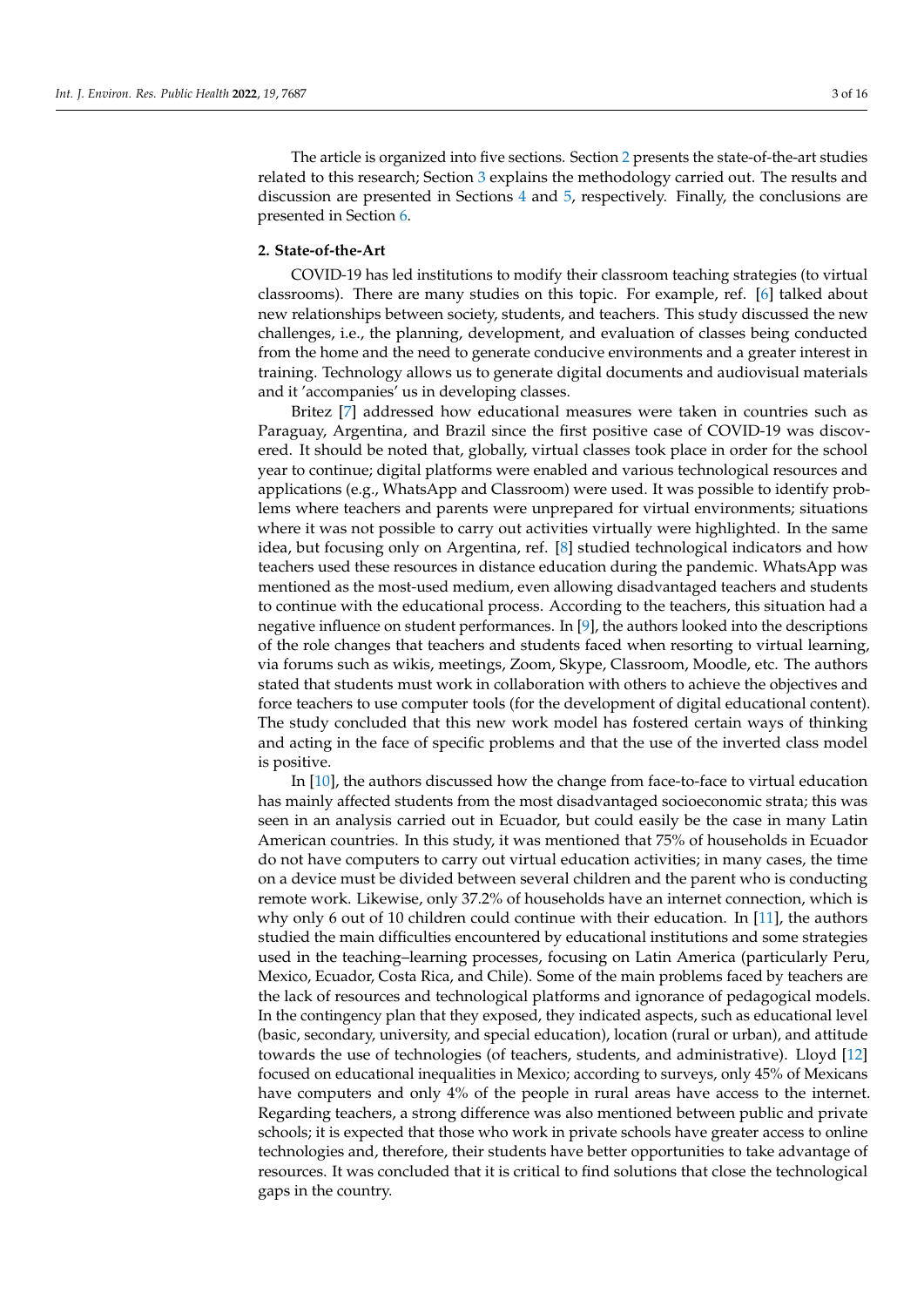The authors of [\[13\]](#page-14-10) looked at the comparison between the teaching–learning processes adopted between Mexico and Argentina due to the virtual learning impact; the measures adopted by universities in said countries were analyzed. Students and teachers participated in this research, concluding that in contrast to Argentina (where they were adapted to the use of virtual environments as well as less transportation costs due to virtual learning), in Mexico, not having equipment (computer or a laptop) and a lack of (or a bad) internet connection, was the norm. It was concluded that, as part of the new teaching process, methods should be sought to motivate, guide, and establish student concentration, and above all to find a way to uncover more participatory roles.

With online teaching being forced into effect by this exceptional problem worldwide universities have never faced massive online assessments before (from an institutional perspective). Therefore, teachers and students have had to collaborate to provide responses that integrate methodological and technological decisions while guaranteeing equity, legal security, and transparency for all actors, internally and externally. This was presented by [\[14\]](#page-14-11), who presented the recommendations made by the Group of Online Teaching Managers of the Public Universities of Castilla y León; recommendations are aimed at designing online evaluation mechanisms and strategies, leading to evaluation processes that are fair for everyone.

In [\[15\]](#page-14-12), the author wrote about primary and secondary school children; after just 20 days of confinement in Spain, it was the sector most affected by COVID-19 restrictions. Above all, his study focused on identifying the problems that this confinement will have when life returns to normal since it identifies problems that the children were involved in during this time, including feelings of loneliness, domestic violence, family economic situation, etc., and how they should try to cope once the confinement passes. Hall [\[16\]](#page-14-13) analyzed the serious problem that Mexico faces regarding sedentary lifestyles and childhood obesity (which will increase due to the use of virtual education) as well as the sedentary levels of primary school students during the pandemic.

We should note the analysis made about the perception of learning in a virtual environment and the use of ICT, developed at the Universidad Autónoma de Nuevo León [\[17\]](#page-14-14) and the Universidad Autónoma de Chiapas [\[18\]](#page-14-15). Moreover, the study highlights how public universities faced while moving into distant teaching practices at Universidad Autónoma Metropolitana [\[19\]](#page-14-16) and Yucatán, México [\[20\]](#page-14-17). Furthermore, teaching challenges (regarding the digitalization process in German schools) were presented by [\[21,](#page-14-18)[22\]](#page-14-19); the authors presented a study on the higher education teaching practices experienced in Mexico due to the switch from face-to-face teaching to emergency remote teaching. The analysis by [\[23\]](#page-14-20) concluded that humans learned more about technology and education in 2020 than in the previous ten years; it was also noted that during the COVID-19 confinement, the 'mastering' of app and device usage improved considerably despite the time demands of continuously developing new material in classes. In [\[24\]](#page-14-21), the authors analyzed how primary and secondary schools in Catalonia (Spain) implemented the teaching and learning process during the lockdown, showing a 'digital range' involving students and teachers. They concluded that teachers from private institutions generally presented better conditions for transitioning to the new model without further setbacks. Similarly, their results indicated a lack of teachers' familiarity with various digital tools, i.e., to facilitate their remote teaching experiences. Finally, the authors of [\[25\]](#page-14-22) studied different educational models caused by the COVID-19 pandemic: face-to-face and e-learning. The main conclusion was that the students preferred to continue with the face-to-face learning process (49%) rather than online learning (7%) or, failing that, mixed or blended learning (44%), where the theoretical classes could be online and the practical classes could be face-to-face.

As shown in this section, there is a considerable amount of research on how the COVID-19 health emergency has impacted education. For years, there has been talk of strategies for distance education, for example, in the work carried out by [\[26\]](#page-14-23), where the difficulties faced by this educational modality were discussed; the quality of courses and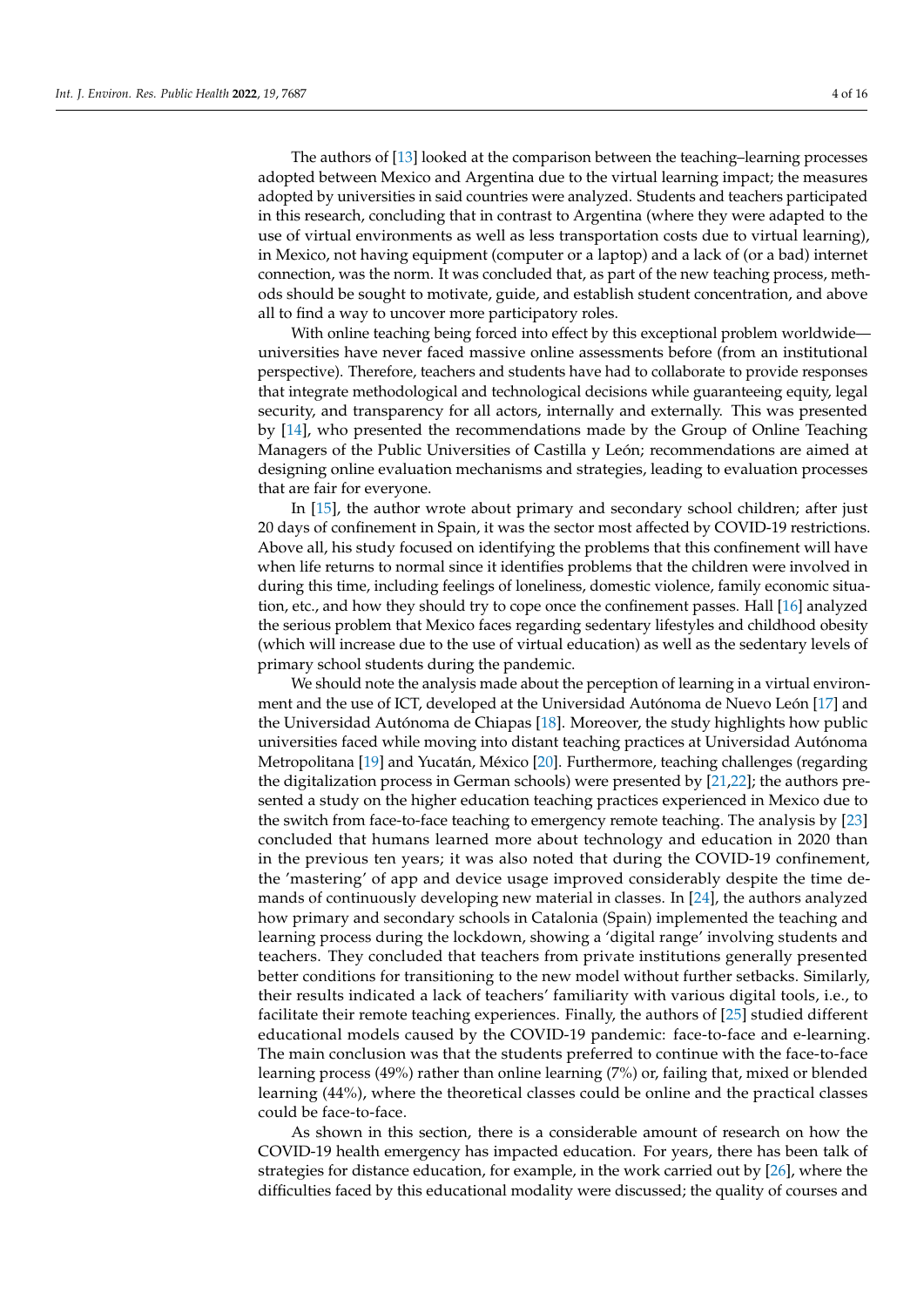terminal efficiency could be improved by detecting improvement strategies and areas of opportunity.

Various activities had to be modified due to the pandemic, specifically in the educational environment, and teachers and students were immersed in new ways of working; this included students at all educational levels (from primary to postgraduate) and various activities (classes, practices, social services, tutorials, etc.).

#### <span id="page-4-0"></span>**3. Methodology**

A quantitative approach was used at a descriptive–explanatory level. This was a field study, because first-hand data were obtained directly from primary sources—the teachers. It was cross-sectional; the measurements were made in single moments.

The Mexican educational system is divided into basic, middle, and higher levels. The basic level is made up of preschool (from 3 to 6 years old), primary (from 6 to 12 years old), and secondary education (from 12 to 15 years old); the middle level is high school (from 15 to 18 years old); the higher levels include bachelor's, masters, and doctorate degrees. The study population was made up of higher-education professors from Sinaloa, Mexico, who work in technology-related programs, with bachelor's degrees in computer science, animation and visual effects, information systems engineering, mechatronics, biotechnology, and software, among others. To obtain data, the authors designed a structured survey with 30 items divided into six categories—(i) demographic information; (ii) labor information; (iii) infrastructure and teacher training; (iv) teachers' opinions on the use of digital technology by the student; (v) teaching skills for virtual teaching; (vi) effects of COVID-19 in education; the surveys were self-completed by the teachers, guaranteeing anonymity.

In the survey, teachers were questioned about their demographic and employment information (gender, age, workplace, area, and highest degree of studies). Opinions were collected on the infrastructure offered by the institutions where they worked, and whether they had tools such as a computer, the internet, or smartphones in their homes. Likewise, they were asked if they had recently received training in relation to ICT or the development of virtual educational activities. The 'instrument', in the same way, covered their opinions in relation to the use of digital technology by the students, if the teachers felt that they had the necessary knowledge to design and teach online courses, and finally, their perceptions about students accepting the new way of receiving classes. The survey was implemented on the web via Google Forms and distributed by email and social media (WhatsApp and Facebook) to the participants. In total, 540 higher education teachers responded from Sinaloa. We protected the rights of the research participants, enhanced the research validity, and maintained scientific integrity [\[27\]](#page-14-24). Moreover, the ethical considerations contained in the Regulations of the General Health Law in the field of Research for Health [\[28\]](#page-14-25) were taken into account, specifically the second title of the Ethical Aspects of Research in Human Beings, Chapter I, articles 13, 16, and 23.

The answers provided by the teachers are divided into categories: (i) demographic information, (ii) labor information, (iii) infrastructure and teacher training, (iv) opinion on the use of digital technology by the student, (v) teaching skills for virtual teaching, (vi) effects of COVID-19 on education. The responses to the items in these categories are Likert-type: 5—totally agree, 4—agree, 3—neutral, 2—disagree, 1—totally disagree; and dichotomous: 2—yes, 1—no. As can be seen, the instrument was designed so that the positive responses had higher scores; when adding the scores obtained by each study subject, those with higher numbers were considered as having better training, infrastructure, skills, and perceived better conditions in their students. This summation was carried out in the scores to determine if the conditions in the three institutions were homogeneous.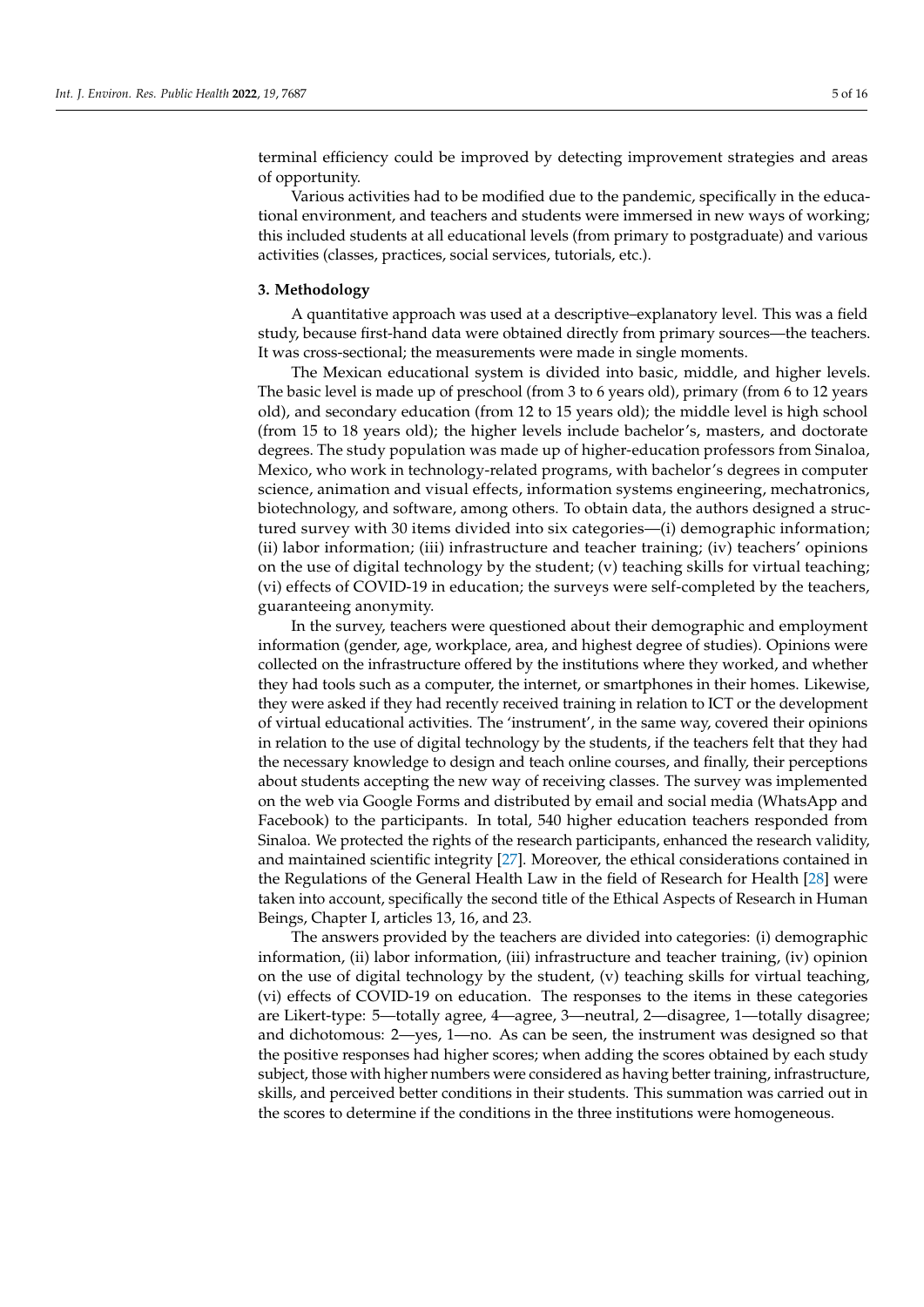Correlational analyses were carried out by the institutions, but only with two universities, UAS and UPSIN, as only 10 subjects from the UdeO responded to the survey. Therefore, a Pearson correlation coefficient greater than 0.6, obtained between all variables, was compared with the data of the two institutions individually, not between them, with the objective to make a comparison, finding similarities and differences.

The analysis was carried out with 30 variables, 29 of them independent and 1 dependent: the institution where the teacher worked. To determine the distribution of the data, the Kolmogorov–Smirnov test was performed with the Lilliefors significance correction, since  $N = 540$ . Subsequently, the chi-squared value of homogeneity was calculated to evaluate the research hypothesis.

Table [1](#page-5-1) shows the instrument's internal consistency, which obtained a Cronbach's alpha of 0.57. Thus, it was considered reliable and acceptable. According to the dimension or section (Dichotomous), a score of 0.88 was obtained according to Cronbach's alpha statistic; the Likert-type section obtained a score of 0.99, making it reliable and acceptable. The dimensions or sections reached reliability of 0.98.

| <b>Survey</b>                                                                                                                                                                | <b>Item</b>                                                             | <b>Total</b> | Alpha |
|------------------------------------------------------------------------------------------------------------------------------------------------------------------------------|-------------------------------------------------------------------------|--------------|-------|
| Ouestions                                                                                                                                                                    | 15, 16, 17, 18, 19, 20,<br>21, 22, 23, 24, 25, 26,<br>27, 28, 29 and 30 | 16           | 0.990 |
| Computer skills questions                                                                                                                                                    | $6, 7, 8, 9, 10$ and 11                                                 | 6            | 0.880 |
| All questions, including percentages (except<br>gender, age, city, or state where you work, highest<br>degree of study, and institution where you have<br>your highest load) | $6 - 30$                                                                | 25           | 0.579 |
| Dichotomous questions and Likert-type<br>response questions                                                                                                                  |                                                                         | 22           | 0.984 |

<span id="page-5-1"></span>**Table 1.** Internal consistency of the survey.

# <span id="page-5-0"></span>**4. Results**

In this section, the results obtained from the survey are analyzed and interpreted. The data collected from each of the six categories addressed are presented and used to study the information of the teachers participating in the survey.

Table [2](#page-6-0) shows the gender and age distribution of the teachers who responded to the instrument. These data correspond to the first category of the survey "Demographic information", where information, e.g., gender, age, and city where they worked, area (urban or rural), and the highest degree of study was requested.

As can be seen in Table [2,](#page-6-0) the last column and last row show the total figures in each category. It can be observed that the number of male teachers was higher than females, at 310 (57.40%) and 230 (42.59%), respectively. The ages ranged from 30 to 65, with a higher frequency of those from 35 to 39.

Regarding the maximum degree of study, while using the instrument to obtain data, four options were considered: bachelor's degree, specialty, master's degree, and doctorate. The responses are organized by gender and institution in Table [3.](#page-6-1)

According to the summary observed in Table [3,](#page-6-1) 220 (40.74%) professors claimed to have a master's degree, 210 (38.88%) had a doctorate, 100 (18.51%) had a bachelor's degree, and 10 (1.85%) had a specialty degree. All respondents worked in urban areas, at the Universidad Autónoma de Sinaloa (UAS), Universidad Politécnica de Sinaloa (UPSIN), and the Universidad Autónoma de Occidente (UAdO); this was uncovered within the second category "Labor information", where they were asked to indicate where they worked.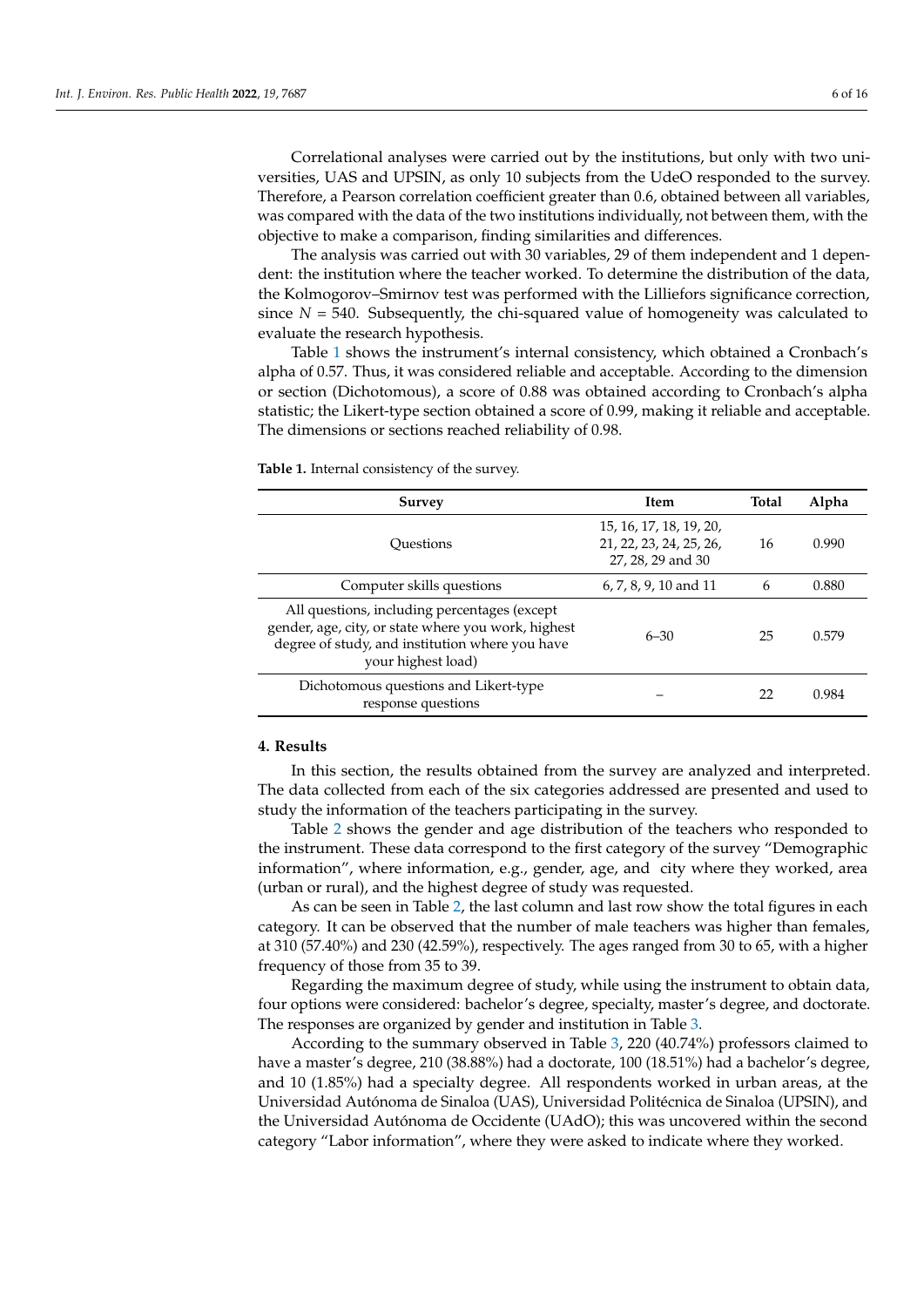| Age       | Male               | Female             | Total |
|-----------|--------------------|--------------------|-------|
| $30 - 34$ | 20                 | 50                 | 70    |
| $35 - 39$ | 110                | 40                 | 150   |
| $40 - 44$ | 50                 | 40                 | 90    |
| $45 - 49$ | 60                 | 40                 | 100   |
| $50 - 54$ | 30                 | 40                 | 70    |
| $55 - 59$ | 20                 | 10                 | 30    |
| $60 - 65$ | 20                 | 10                 | 30    |
| Total     | 310<br>$(57.40\%)$ | 230<br>$(42.60\%)$ | 540   |

<span id="page-6-0"></span>**Table 2.** Age and gender distribution.

Source: Original, developed during the investigation.

<span id="page-6-1"></span>**Table 3.** Degree of study by institution and gender.

| <b>Institution</b>                    |             | <b>Bachelor's Degree</b> |               | Specialty   |               | <b>Master's Degree</b> |            | <b>Doctorate</b> | Total |
|---------------------------------------|-------------|--------------------------|---------------|-------------|---------------|------------------------|------------|------------------|-------|
| Universidad Autónoma<br>de Sinaloa    | $\Omega$    | $\Omega$                 | $\Omega$      | 10          | 60            | 50                     | 120        | 60               | 300   |
| Universidad Politécnica<br>de Sinaloa | 50          | 50                       | $\Omega$      | $\theta$    | 50            | 50                     | 10         | 20               | 230   |
| Universidad Autónoma<br>de Occidente  | $\Omega$    | $\Omega$                 | $\Omega$      | $\theta$    | 10            | $\Omega$               | $\Omega$   | $\Omega$         | 10    |
| Total                                 | 50<br>9.25% | 50<br>9.25%              | $\theta$<br>0 | 10<br>1.85% | 120<br>22.22% | 100<br>18.51%          | 130<br>25% | 80<br>14.9%      |       |

Source: Original, developed during the investigation.

In the third category, "Infrastructure and teacher training", in the statements about whether their institutions provided them with computer equipment and an internet connection to teach their in-person classes, 57% of teachers mentioned that the institutions where they worked did not provide a computer for use during the school day, and only 41% had an internet connection; 530 (98.14%), 540 (100%), and 500 (92.59%) answered affirmatively to each of the statements about whether they had the necessary tools at home, such as a computer, internet connection, and a smartphone, respectively. Finally, 35 and 48% said they had not received any training regarding ICT or virtual teaching in the last three years, respectively.

The fourth category, "Teaching opinion on the use of digital technology by the student", includes statements about whether the students had the necessary tools at home, such as a computer, internet connection, and smartphone; the information obtained is presented in Table [4.](#page-7-0) According to 300 teachers (55.5%), between 81 and 100% of their students had a computer at home. In the case of smartphones, 310 teachers (57.4%) answered that 81–100% of their students had one, but only 220 teachers (40.74%) answered that between 81 and 100% of their students had an internet connection; therefore, it would be impossible for them to continue with classes remotely.

As can be seen in Table [4,](#page-7-0) only 55.5% of the students had computer equipment and 57.4% had a smartphone; this allowed us to identify the deficiencies in terms of preparing students to receive virtual classes. This was mainly due to the lack of financial resources. Finally, it can be seen that less than half of the students had an internet connection; that is, only 40.74%. This indicates that even when some of the students had some equipment to work with (laptop, desktop computer, smartphone) it could be the case that they did not have an internet connection, which further reduced the number of students who were prepared to continue with online classes through virtual platforms and video calls, meaning that, even though the students had the means to adapt to the new teaching modalities, it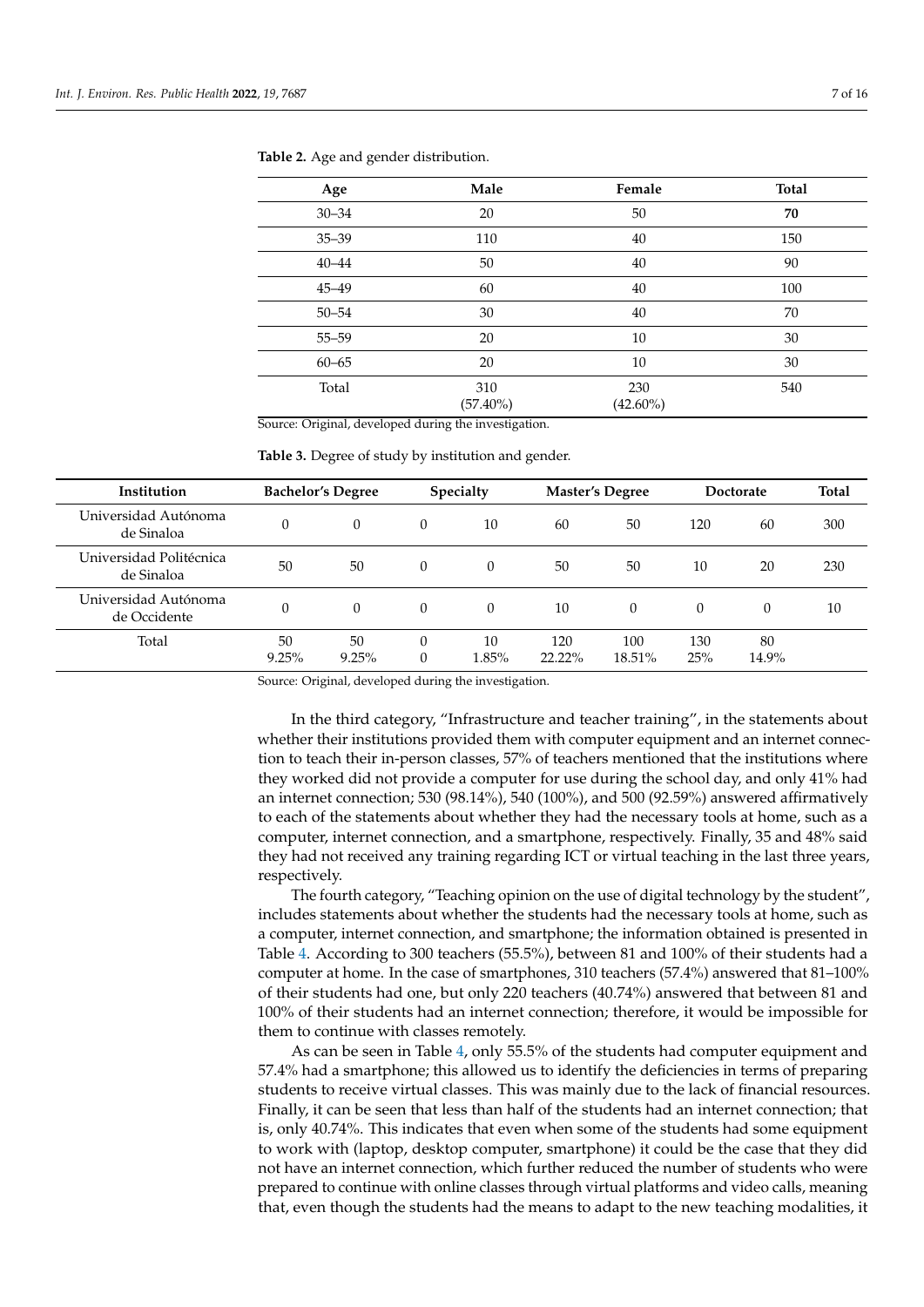was impossible for them to attend classes, have the proper material, and be able to carry out tasks and activities on time.

| <b>Statement</b>                                           | $0 - 20%$    | $21 - 40\%$  | $41 - 60\%$   | $61 - 80\%$    | $81 - 100\%$ |
|------------------------------------------------------------|--------------|--------------|---------------|----------------|--------------|
| Percentage of students who have<br>a computer at home      |              | $20(3.70\%)$ | $60(11.11\%)$ | $160(29.62\%)$ | 300(55.55%)  |
| Percentage of students who have<br>a smartphone at home    |              | $10(1.85\%)$ | 80 (14.81%)   | 140 (25.92%)   | 310 (57.40%) |
| Percentage of students who have internet<br>access at home | $20(3.70\%)$ | U            | 70 (12.96%)   | 230 (42.59%)   | 220 (40.74%) |

<span id="page-7-0"></span>**Table 4.** Teachers' opinions on the use of digital technology (by the students).

Source: original, developed during the investigation.

The next category of the survey, "Teaching skills for virtual teaching", included questions related to the teachers' perception of whether they had the necessary knowledge to teach their courses virtually. Table [5](#page-7-1) summarizes the items in this section, which are Likert-type and on a scale ranging from 1 to 5-1 for "Totally disagree", 2 "Disagree", 3 "Neither agree nor disagree (neutral)" , 4 "Agree", and 5 "Totally agree".

<span id="page-7-1"></span>**Table 5.** Teaching skills for virtual teaching.

| <b>Statement</b>                                                                                                       |              | $\overline{2}$ | 3             | 4             | 5              |
|------------------------------------------------------------------------------------------------------------------------|--------------|----------------|---------------|---------------|----------------|
| I have the knowledge to design virtual courses                                                                         | $10(1.85\%)$ | $\mathbf{0}$   | $40(7.40\%)$  | 170 (31.48%)  | 320 (59.25%)   |
| I have the knowledge to implement courses on<br>a virtual platform                                                     | $10(1.85\%)$ | $\Omega$       | $40(7.40\%)$  | 180 (33.33%)  | 310 (57.40%)   |
| I have taught online courses through<br>virtual platforms                                                              | 20 (3.70%)   | 50(9.25%)      | $20(3.70\%)$  | 130 (24.07%)  | 320 (59.25%)   |
| I would like to teach courses creating educational<br>videos in addition to the platform                               | $10(1.85\%)$ | 30(5.55%)      | $60(11.11\%)$ | 80 (14.81%)   | 360(66.66%)    |
| I have already created and used videos to<br>support my face-to-face or online courses                                 | $30(5.55\%)$ | 80 (14.81%)    | 70 (12.95%)   | 70 (12.95%)   | 290 (53.70%)   |
| I teach subjects that are mainly practical                                                                             | 10(1.85%)    | 30(5.55%)      | 80 (14.81%)   | 70 (12.95%)   | 350 (64.81%)   |
| A video tutorial on techniques and procedures is<br>enough for the student to reinforce their<br>theoretical knowledge | 50(9.25%)    | $40(7.40\%)$   | 220 (40.74%)  | 130 (24.07%)  | $100(18.51\%)$ |
| Online education is sufficient for the student and<br>can replace laboratory work or practical training.               | 210 (38.88%) | 160 (29.62%)   | $90(16.66\%)$ | $60(11.11\%)$ | $20(3.70\%)$   |
| My students acquire the same skills by taking<br>online and face-to-face classes                                       | 170 (31.48%) | 130 (24.07%)   | 110(20.37%)   | 100 (18.51%)  | $30(5.55\%)$   |

1: "Strongly disagree", 2: "Disagree", 3: "Neither agree nor disagree (neutral)", 4: "Agree", and 5: "Strongly agree".

As illustrated in Table [5,](#page-7-1) the statements "I have the knowledge to design virtual courses", "I have the knowledge to implement courses on a virtual platform", "I have taught online courses through virtual platforms", "I would like to teach courses creating educational videos in addition to the platform", "I have already created and used videos to support my face-to-face or online courses", and "I teach subjects that are mainly practical" received the higher answers, with values between 53.70% and 66.66% for "Strongly agree". Mostly, teachers (220) were neutral regarding whether "A video tutorial on techniques and procedures is enough for the student to reinforce their theoretical knowledge", which had 40.74%. Even when the professors said they had the knowledge to create educational content, 210 (38.88%) and 160 (29.62%) answered "Strongly disagree" and "Disagree", respectively, to "A video tutorial on techniques and procedures is enough for the student to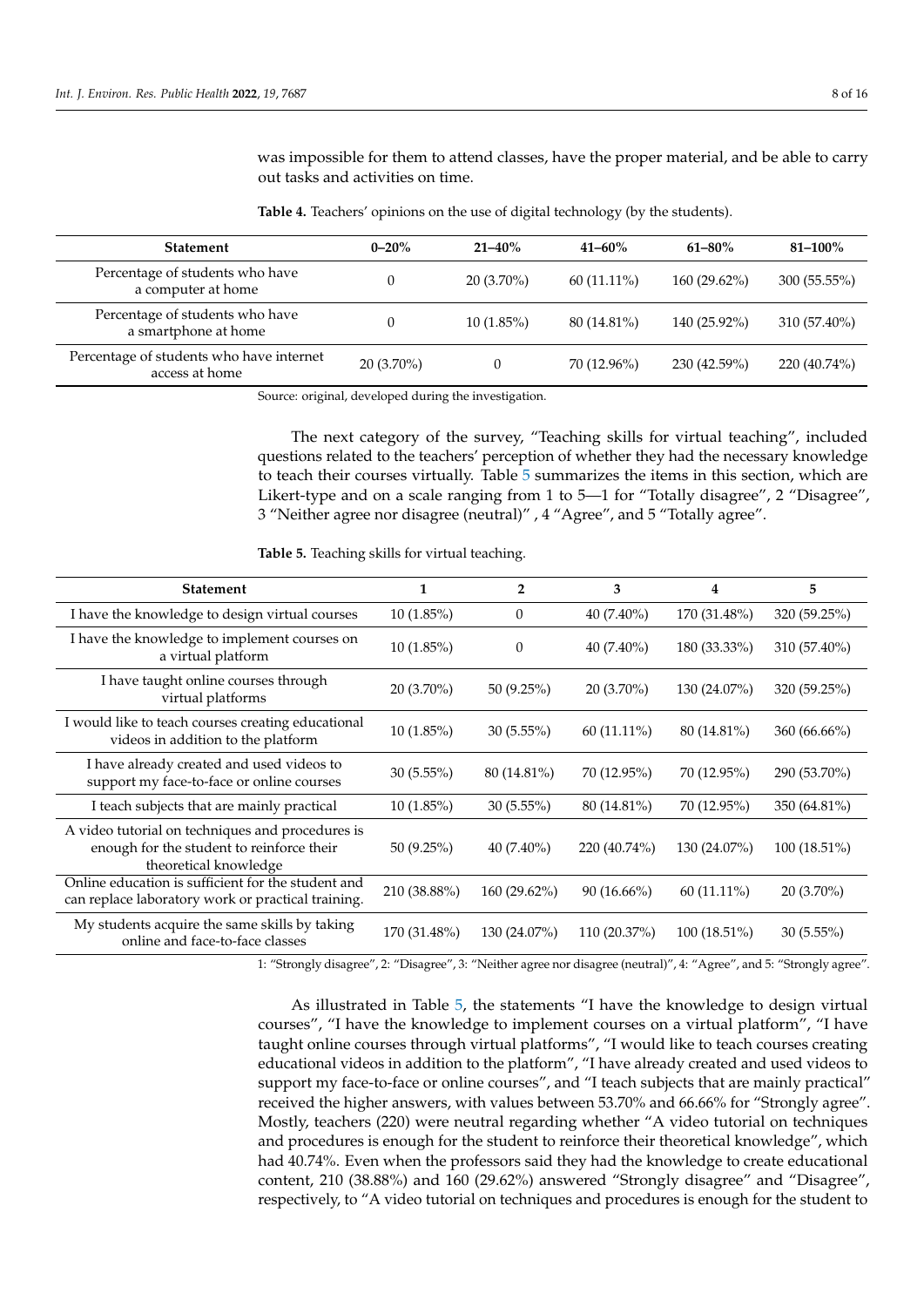reinforce their theoretical knowledge". Finally, to the item "My students acquire the same skills by receiving online and face-to-face classes", the teachers mostly responded with "Strongly disagree" and "Disagree" (31.48% and 24.07%).

Table [6](#page-8-0) presents the questions from the category "Effects of COVID-19 on education", which focused on how teachers perceived the experiences/learning of students via this type of education. These questions, similar to the previous category, are *Likert*-type on a scale that ranges from 1 to 5—1 for "Strongly disagree", 2 "Disagree", 3 "Neither agree nor disagree (neutral)", 4 "Agree", and 5 "Strongly agree".

| <b>Statement</b>                                                                                                                                        |               | $\overline{2}$ | 3             | 4             | 5            |
|---------------------------------------------------------------------------------------------------------------------------------------------------------|---------------|----------------|---------------|---------------|--------------|
| I feel comfortable using ICT to teach my classes                                                                                                        | $\Omega$      | $10(1.85\%)$   | $60(11.11\%)$ | 110 (20.37%)  | 360(66.66%)  |
| I see my students engaged and with a positive<br>attitude working remotely                                                                              | $40(7.40\%)$  | 110 (20.37%)   | 210 (38.88%)  | 140 (25.92%)  | $40(7.40\%)$ |
| I perceive an improvement in the learning of my<br>students when working at a distance                                                                  | $60(11.11\%)$ | 190 (35.18%)   | 220 (40.74%)  | 50(9.25%)     | $20(3.70\%)$ |
| My institution has the necessary infrastructure to<br>teach face-to-face classes without risking the<br>health of students and teachers due to COVID-19 | 160 (29.62%)  | $160(29.62\%)$ | 120 (22.22%)  | 50(9.25%)     | 50(9.25%)    |
| My health would be at risk, due to COVID-19, if I<br>return to teach face-to-face classes                                                               | 30(5.55%)     | $20(3.70\%)$   | 30(5.55%)     | $60(11.11\%)$ | 400 (74.07%) |

<span id="page-8-0"></span>**Table 6.** Effects of COVID-19 on education.

1: "Strongly disagree", 2: "Disagree", 3: "Neither agree nor disagree (neutral)", 4: "Agree", and 5: "Strongly agree".

As can be seen in Table [6,](#page-8-0) before the statement "I feel comfortable using ICT to teach my classes", 360 (66.66%) of the teachers said they "Strongly agree", but they did not notice if the students were engaged or had positive attitudes working remotely; moreover, they did not perceive any learning improvements in their students while working at a distance. As for negative issues during the COVID-19 period, it was identified that the institutions did not have the necessary infrastructure to teach face-to-face classes without risking the health of students and teachers due to COVID-19. Thus, professors believed that they would be put at risk if they returned to teach face-to-face classes.

Table [7](#page-9-0) shows the Pearson correlation coefficient calculated individually by institution (only from the UAS and UPSIN). This analysis was not performed with the data from the third university, UdeO, as only ten subjects answered the survey.

As seen in Table [7,](#page-9-0) there was a rise in the variables "Percentage of students who have a computer at home" and "Percentage of students who have Internet access at home" (0.79 in the UAS and 0.89 in the UPSIN). Between the variables "I have the knowledge to design virtual courses" and "I have the knowledge to implement courses on a virtual platform", the correlation was 0.94 in the UAS and 0.80 in the UPSIN. Moreover, among the variables "Online education is sufficient for the student and can replace laboratory work or practical training", and "My students acquire the same skills by taking online and face-to-face classes" similarities were found in the correlation, resulting in 0.80 in the UAS and 0.73 in the UPSIN. Finally, there was a correlation of 0.60 in the UAS and 0.67 in the UPSIN, for the variables "I perceive an improvement in the learning of my students when working at a distance", and "My students have the skills to learn online". The rest of the results show a correlation <60 for some of the institutions and >60 for others.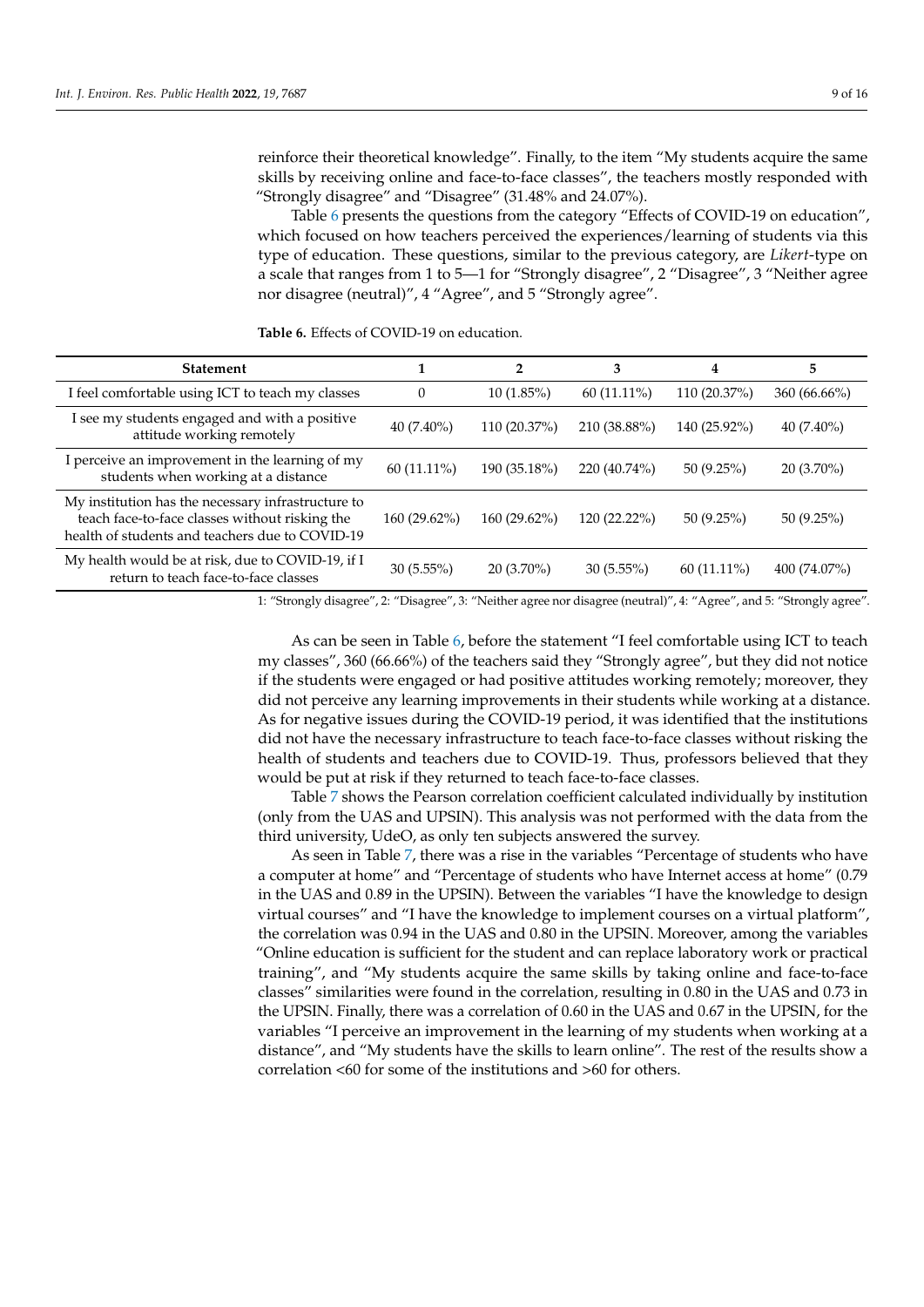| Survey Items/Correlated Variables                                                                                                                                                                                              | <b>UAS</b>   | <b>UPSIN</b><br>Pearson (r) |
|--------------------------------------------------------------------------------------------------------------------------------------------------------------------------------------------------------------------------------|--------------|-----------------------------|
| Percentage of students who have a computer at home<br>Percentage of students who have internet access at home<br>Percentage of students who have a smartphone at home                                                          | 0.79<br>0.09 | 0.89<br>0.69                |
| Percentage of students who have internet access at home<br>Percentage of students who have internet access at home                                                                                                             | 0.22         | 0.74                        |
| I have the knowledge to design virtual courses<br>I have the knowledge to implement courses on a virtual platform                                                                                                              | 0.94         | 0.80                        |
| I have the knowledge to implement courses on a virtual platform<br>My institution has the necessary infrastructure to teach face-to-face classes<br>without risking the health of students and teachers due to COVID-19        | $-0.17$      | $-0.64$                     |
| I would like to teach courses creating educational videos in addition to                                                                                                                                                       |              |                             |
| the platform<br>I have already created and used videos to support my face-to-face or on-<br>line courses                                                                                                                       | 0.37         | 0.61                        |
| I would like to receive training in virtual teaching                                                                                                                                                                           | 0.11         | 0.72                        |
| A video tutorial on techniques and procedures is enough for the student<br>to reinforce their theoretical knowledge<br>Online education is sufficient for the student and can replace laboratory work<br>or practical training | 0.29         | 0.66                        |
| Online education is sufficient for the student and can replace laboratory<br>work or practical training                                                                                                                        | 0.80         | 0.73                        |
| My students acquire the same skills by taking online and face-to-face classes<br>I perceive an improvement in the learning of my students when working at<br>a distance                                                        | 0.76         | 0.20                        |
| My students acquire the same skills by taking online and face-to-                                                                                                                                                              |              |                             |
| face classes<br>I perceive an improvement in the learning of my students when working at<br>a distance                                                                                                                         | 0.73         | 0.33                        |
| I see my students engaged and with a positive attitude working remotely<br>I perceive an improvement in the learning of my students when working at<br>a distance                                                              | 0.80         | 0.73                        |
| My students have the skills to learn online                                                                                                                                                                                    | 0.20         | 0.62                        |
| I perceive an improvement in the learning of my students when working                                                                                                                                                          |              |                             |
| at a distance<br>My students have the skills to learn online<br>My institution has the necessary infrastructure to teach face-to-face classes<br>without risking the health of students and teachers due to COVID-19           | 0.60<br>0.65 | 0.67<br>$-0.26$             |

<span id="page-9-0"></span>**Table 7.** Pearson correlation coefficient calculated by institution.

Source: Original, developed during the investigation.

To obtain the distribution of the dependent variable, made up of the sum of the data from categories (ii) labor information, (iii) infrastructure and teacher training, (iv) teaching opinions on the use of digital technology by the student, (v) teaching skills for virtual teaching, and (vi) effects of COVID-19 on education—the Kolmogorov–Smirnov test (Table [8\)](#page-10-0) was performed with the Lilliefors significance correction, since the sample was composed of 540 data points.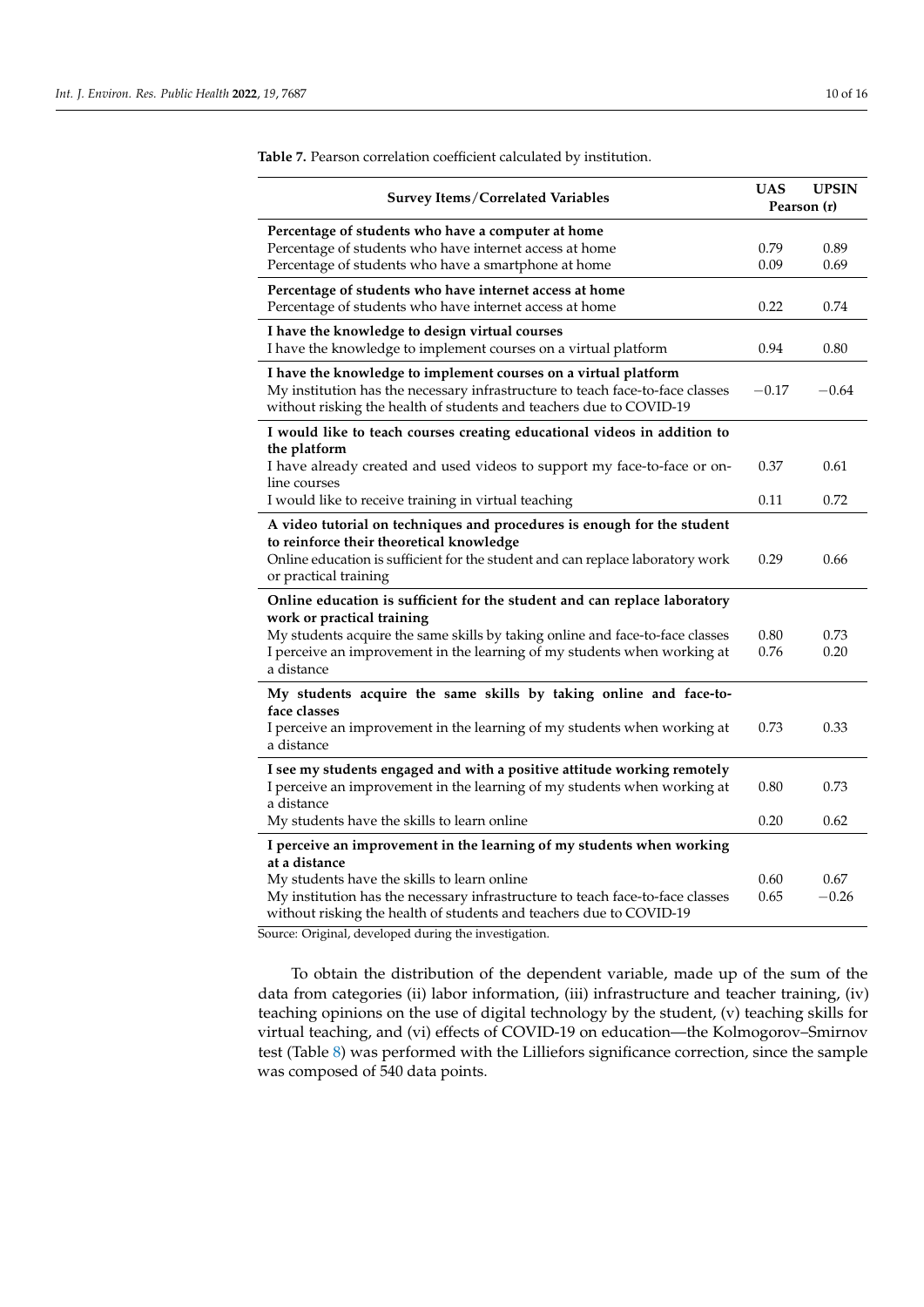<span id="page-10-0"></span>**Table 8.** Kolmogorov—Smirnov test.

|                             |           | Summation               |
|-----------------------------|-----------|-------------------------|
| N                           |           | 540                     |
| Normal parameters           | Average   | 311.35                  |
|                             | Deviation | 41.848                  |
| Maximum extreme differences | Absolute  | 0.183                   |
|                             | Positive  | 0.121                   |
|                             | Negative  | $-0.183$                |
| Test statistic              |           | 0.183                   |
| <i>p</i> -value             |           | $7.075 \times 10^{-50}$ |

As can be seen in Table [8,](#page-10-0) the *p*-value is almost zero (7.075 × 10−50), so the distribution is not normal. This is confirmed in Figure [1.](#page-10-1) The analysis of the data must be carried out with non-parametric tests because it presents this type of distribution,

<span id="page-10-1"></span>



Table [9](#page-10-2) shows the frequency distribution of teachers with scores higher and lower than 300, by institution.

| Institutions                                               |     |      |     |      |    |      |     |      |
|------------------------------------------------------------|-----|------|-----|------|----|------|-----|------|
| <b>UAS</b><br><b>UAdeO</b><br><b>Total</b><br><b>UPSIN</b> |     |      |     |      |    |      |     |      |
| Summation                                                  | - N | $\%$ | N   | $\%$ | N  | $\%$ | N   | $\%$ |
| <,300                                                      | 80  | 28.6 | 50  | 21.7 | 10 | 33.3 | 140 | 25.9 |
| >300                                                       | 200 | 71.4 | 180 | 78.3 | 20 | 66.7 | 400 | 74.1 |
| Total                                                      | 280 | 100  | 230 | 100  | 30 | 100  | 540 | 100  |

<span id="page-10-2"></span>**Table 9.** Frequency distribution by institution.

Table [9](#page-10-2) shows the number of teachers and their percentages by institution (UAS, UPSIN, and UAdeO), with scores higher and lower than 300.

To answer the hypothesis—the human, infrastructure, and training conditions necessary to carry out the teaching work and implement the expected learning were different at each university in Sinaloa, Mexico, during the COVID-19 pandemic. The chi-squared value of homogeneity was calculated; it was 3.977 (Table [10\)](#page-11-1). The significance (*p*-value) was 0.137 (13.7%).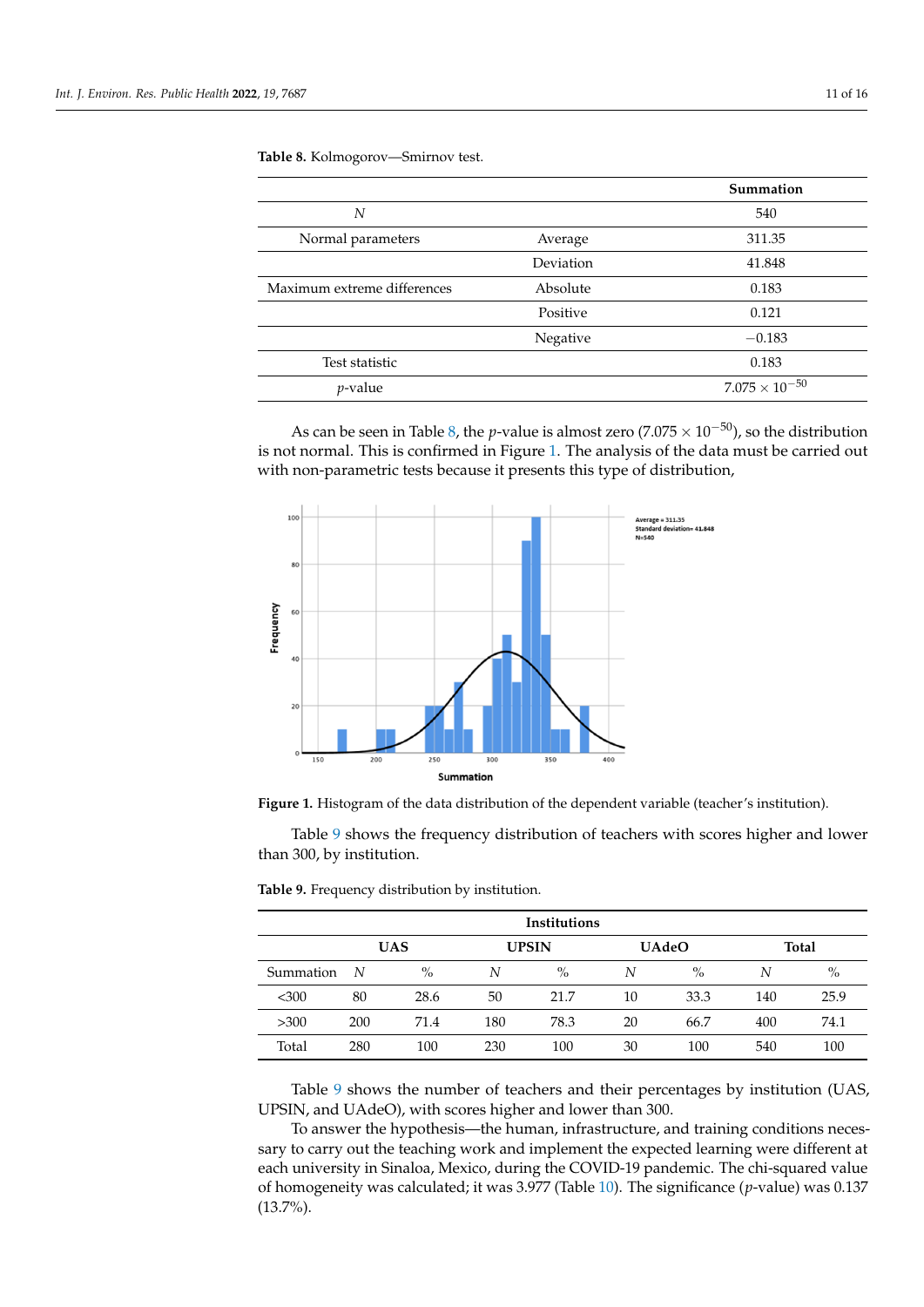|                       | Value | df | Significance<br>$(p$ -Value) |
|-----------------------|-------|----|------------------------------|
| Pearson's chi-squared | 3.977 |    | 0.137                        |
| Likelihood ratio      | 3.922 |    | 0.136                        |
| N of valid cases      | 540   |    |                              |

<span id="page-11-1"></span>**Table 10.** Chi-squared tests of homogeneity.

# <span id="page-11-0"></span>**5. Discussion**

The SARS-CoV-2 coronavirus pandemic has caused profound changes in society, which have not been gradual, but immediate; these changes surprised the world as, globally, we lacked the necessary preparations. Many activities are now carried out from home (online). Universities and their different actors—students, teachers, managers—are not immune to this disaster, but based on the experiences from overcoming other epidemics, the importance of continuing with daily activities, as much as possible, has been demonstrated. As stated by the Centers for Disease Control and Prevention (CDC), "in a pandemic [...], these [academic] institutions must maintain a balance between academic continuity, infection control, and minimization of morbidity" [\[29\]](#page-14-26).

To alleviate infections and reduce the pandemic's impact, as well as avoid student and teacher absenteeism, government authorities (globally), including in Mexico, opted for online education, relying on internet technology and the services it offers. Lifestyle changes, which imply modifying the habits and behaviors of the population, were needed. In addition to fostering isolation between society, including students and teachers, this new way of living also assumes that the educational process continues, whether it be with the help of social media, email, or learning platforms. This is conducted with the goal to reduce infections—until the outbreak disappears or while an effective vaccine is developed.

Therefore, the teachers participating in the study were questioned as to whether whether a video tutorial (on techniques and procedures) would be enough for the students to 'reinforce' their theoretical knowledge—only 90 said they fully agreed or agreed, 220 did not agree or they disagreed, and 140 disagreed or strongly disagreed. This contrasts with the findings by [\[30,](#page-14-27)[31\]](#page-15-0), who affirmed that these instruments favor the involvement of students in the educational process, helping them to strengthen their knowledge and narrow the learning gaps, turning video into an effective educational tool.

Only 90 professors claimed to fully agree or agree that online education was sufficient for the student to replace laboratory or practical training; the rest maintained neutral positions or disagreed. This perception is different from the conclusion reached by [\[32\]](#page-15-1): online education in some institutions has increased the access to information by teachers and students. A rich, collaborative environment for students can improve academic standards. It also differs from the results by [\[33\]](#page-15-2), who affirm that the use of e-learning is positively and significantly related to student satisfaction, having an impact on the intention of use that, in turn, affects the effectiveness of e-learning.

The previous opinion disagrees with the assessment of the students—300 teachers said that they acquired the same skills when taking classes online as in person (56%); the other 44% (240 teachers) were neutral or were in disagreement. These results coincide with the research by [\[34\]](#page-15-3), who carried out a study using a blended learning model with a hands-on approach for in-service secondary school teachers. They looked at the combination of e-learning and face-to-face discussions, finding that access, flexibility, costeffectiveness, improved interaction, forming a teacher network, and the participation of administrators, instructors, and school leaders were factors that contributed to the success of the learning model. This coincides with the findings by [\[35\]](#page-15-4), who found that the use of e-learning [. . . ] for medical students was an interesting alternative and an effective method to develop competence.

Only 150 teachers considered that their students were engaged and had positive attitudes toward working remotely. The rest, 390 teachers, ranged from having neutral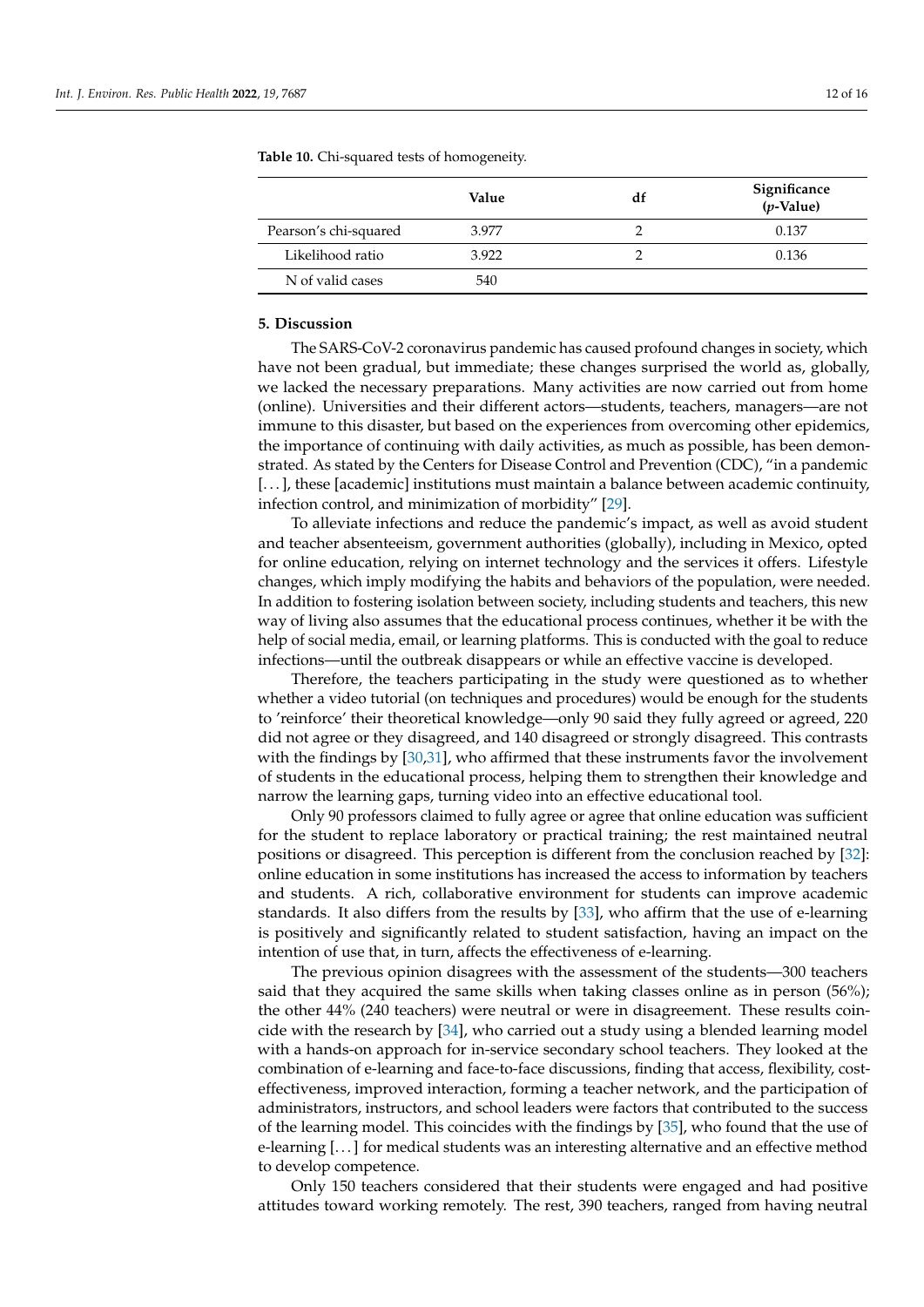positions to completely disagreeing. The previous assertion does not coincide with the research by [\[36\]](#page-15-5), who found that e-learning in higher education could have a positive impact on the learning process, such as greater satisfaction, motivation, and greater student engagement. It also did not coincide with the research by [\[37\]](#page-15-6), who provided evidence about the achievement of the reflective commitments of students [...]. The designed initiative allowed students to achieve significant gains in knowledge to improve their understanding of e-learning. Students perceived that the initiative could help them achieve their learning outcomes. They also perceived that group interactions and the exchange of experiences with peers, teachers, and related experts in this context could help advance their knowledge.

Given the statement "I perceive an improvement in the learning of my students when working at a distance", 150 teachers (28%) completely agreed or agreed with it; however, the vast majority, 390 teachers (72%), ranged from neutral positions—through disagreeing to completely disagreeing. These results coincided with those by [\[38\]](#page-15-7), who showed that learning performance was higher in a flipped classroom environment compared to other learning environments, such as traditional, e-learning, and b-learning. Students in the b-learning environment had better learning performances compared to the e-learning environment.

However, the results differed from a study on the implementation of m-learning in education, where it was found that mobile adaptations compared to e-learning approaches had limited impacts (on the performances) in learning practical skills. Information was also collected on the use of mobile systems (which were developed by the authors according to the contents of the classes taught, with mobile and web interfaces) and was compared with traditional computer access. The results suggest that students learned in a similar context regardless of the way they accessed learning content. This may lead to the questioning of current assumptions on student mobility [\[39\]](#page-15-8).

## <span id="page-12-0"></span>**6. Conclusions**

Implementation (planned or not) of online learning must occur with appropriate strategies. Students must have the skills required by this challenge; trained teachers, institutional support, and the necessary infrastructure for teachers and students must be available. There is a significant relationship between e-learning strategies and the increase in the efficiency of educational performance in universities [\[40\]](#page-15-9).

Due to the statistical results, the hypothesis cannot be accepted because there is not enough evidence to conclude that the variables are associated. So, the following hypothesis is rejected: the human conditions, infrastructure, and training necessary to carry out teaching work and achieve the expected learning were different at each university in Sinaloa, Mexico, during the COVID-19 pandemic. Therefore, it is concluded that, in the universities in Sinaloa, Mexico, there were no significant differences in human resources, infrastructure, and training regarding the implementation of online education during the COVID-19 pandemic. Additionally, it was observed (Table [8\)](#page-10-0) that the teachers of UAdeO presented less favorable conditions (66.7%) than those of UAS (71.4%) and UPSIN (78.3%).

The results of this study will be valuable in case of another contingency, whether natural or artificial. The main recommendations could be divided into three sections: teachers, students, and government or educational authorities.

Regarding teachers—they must be permanently trained in the use of new digital technologies, which are constantly evolving; in addition, they must constantly produce academic material and make it available to the educational community. Therefore, the docents should be prepared to use virtual platforms, such as Moodle, Google Classroom, Microsoft Teams, etc. Moreover, they need to be prepared to elaborate on class material via the use of videos or support lecture documents that back up the information in class (in case the student cannot be present physically). This should be included in the preparation of all teachers, particularly in the technological areas.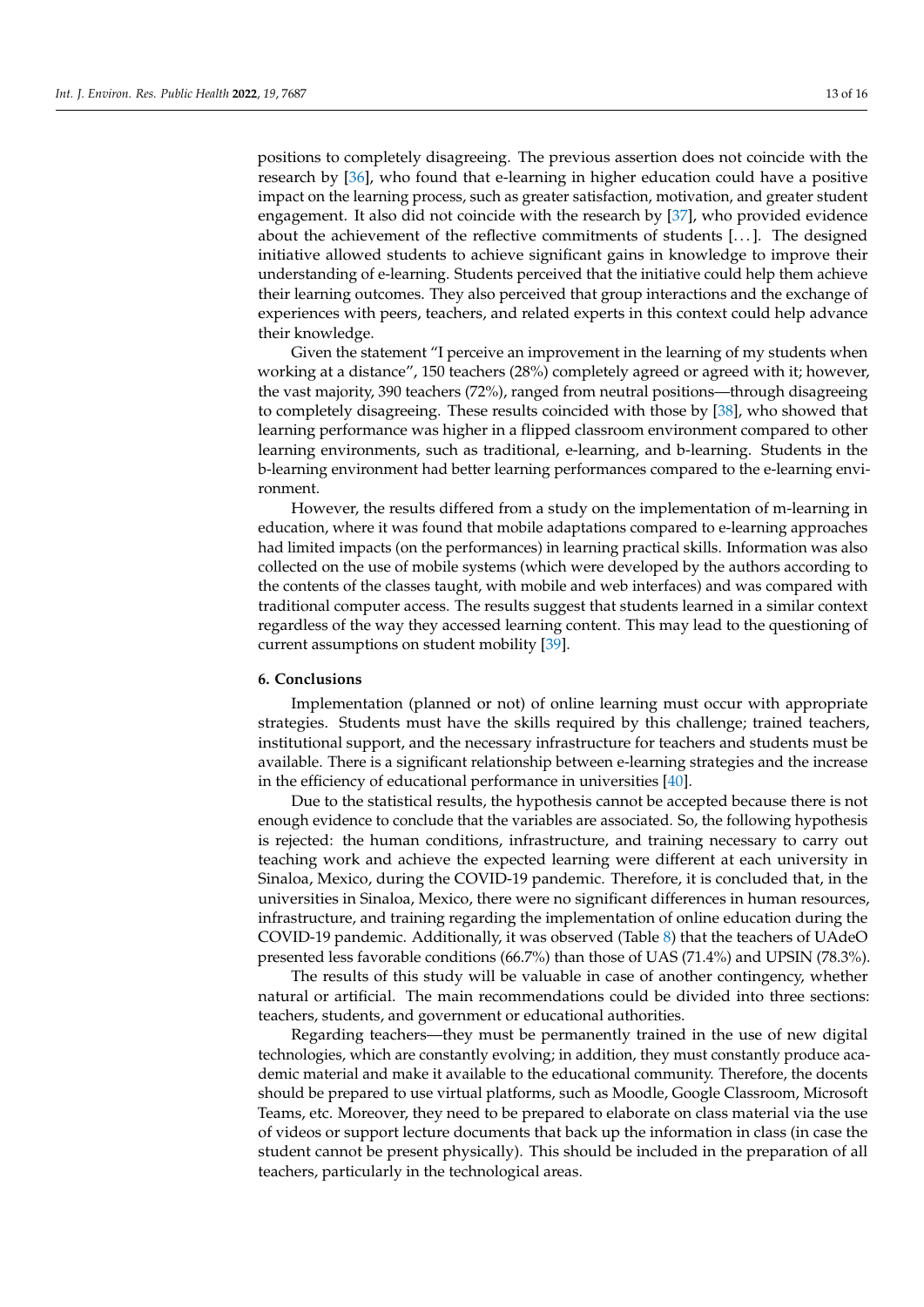For teachers, it is essential to accept that a more personalized and agile approach is needed for this type of education, for example, more personalized communication with students throughout the semester and the provision of tailor-made solutions that meet the needs of students. Furthermore, regarding evaluations, it is necessary to design more appropriate strategies and synchronize them with how it is taught. In this sense, methods, such as creating activities in mobile applications (e.g., Kahoot!), writing blogs, publishing videos on YouTube, generating mental maps and preparing presentations in different interactive formats, should be considered.

Students should receive instructions on how to use ICT (this knowledge should be updated as often as necessary). The essential issue is to offer students virtual environments and prepare extra courses, seminars, or video tutorials about the general use of the tools. It is difficult for a student to follow the class in an environment that is complicated to manage or one that the student does not understand.

A positive result of this situation (virtual learning due to the pandemic) involves the support provided by international corporations, such as Microsoft and Google. The former involves Teams; the latter involves Google Classroom and Google Meet. Both provide free online courses and certifications for teachers and have made alliances with universities for free licenses.

Finally, administrators of educational institutions, governments, and educational authorities at all levels must seek financing options, both internally and externally, to keep their IT infrastructures as updated as possible, and sufficient for teachers and students. Regarding lower-resource students, spaces that provide continued education should be offered, ensuring that all students have access to the minimum hardware and software, as well as high-bandwidth internet connections, to continue their learning in situations similar to the one that has prevailed in the world at present.

This study has limitations. The sample was restricted to teachers who teach undergraduate courses in the areas of computer science at three public universities in the southern Mexican state of Sinaloa. Obtaining data in electronic form may have excluded people without internet connections. The application of the survey during the COVID-19 pandemic period may not have resulted in accurate answers due to other obvious concerns in the population and the possibility that some teachers had symptoms of the disease.

**Author Contributions:** Conceptualization, C.T.-B. and A.Z.-C.; methodology, C.T.-B., A.Z.-C., G.-M.P.-G. and A.-R.M.-G.; formal analysis, C.T.-B., A.Z.-C. and J.-A.A.-C.; investigation, C.T.-B., A.Z.-C., G.-M.P.-G., J.-A.A.-C. and A.-R.M.-G.; writing—original draft preparation, C.T.-B. and A.Z.-C.; writing—review and editing, C.T.-B., A.Z.-C., G.-M.P.-G., J.-A.A.-C. and A.-R.M.-G.; supervision, C.T.-B. and A.Z.-C. All authors have read and agreed to the published version of the manuscript.

**Funding:** This research received no external funding.

**Institutional Review Board Statement:** Not applicable.

**Informed Consent Statement:** Not applicable.

**Data Availability Statement:** The data analyzed and obtained for this study are available at [https:](https://doi.org/10.6084/m9.figshare.20075897.v1) [//doi.org/10.6084/m9.figshare.20075897.v1](https://doi.org/10.6084/m9.figshare.20075897.v1) (accessed on 9 May 2022).

**Acknowledgments:** This work was partially supported by the Universidad Autónoma de Sinaloa (UAS, Mexico) by PRODEP (Programa para el Desarrollo Profesional Docente), the support of the Cuerpo Académico Tecnología Educativa I+D+I (UAS-CA-303), and the PROFAPI projects: Tripp-Barba (PRO-A8-033), Zaldívar-Colado (PRO-A4-021), Peña-García (PRO-A4-011), and Aguilar-Calderón (PRO-A8-042).

**Conflicts of Interest:** The authors declare no conflict of interest.

## **References**

- <span id="page-13-0"></span>1. UNICEF. *COVID-19: Más del 95 por Ciento de Niños y Niñas Está Fuera de las Escuelas de América Latina y el Caribe*; UNICEF: New York, NY, USA, 2020.
- <span id="page-13-1"></span>2. CEPAL. *La Educación en Tiempos de la Pandemia de COVID-19*; CEPAL: Santiago, Chile, 2020.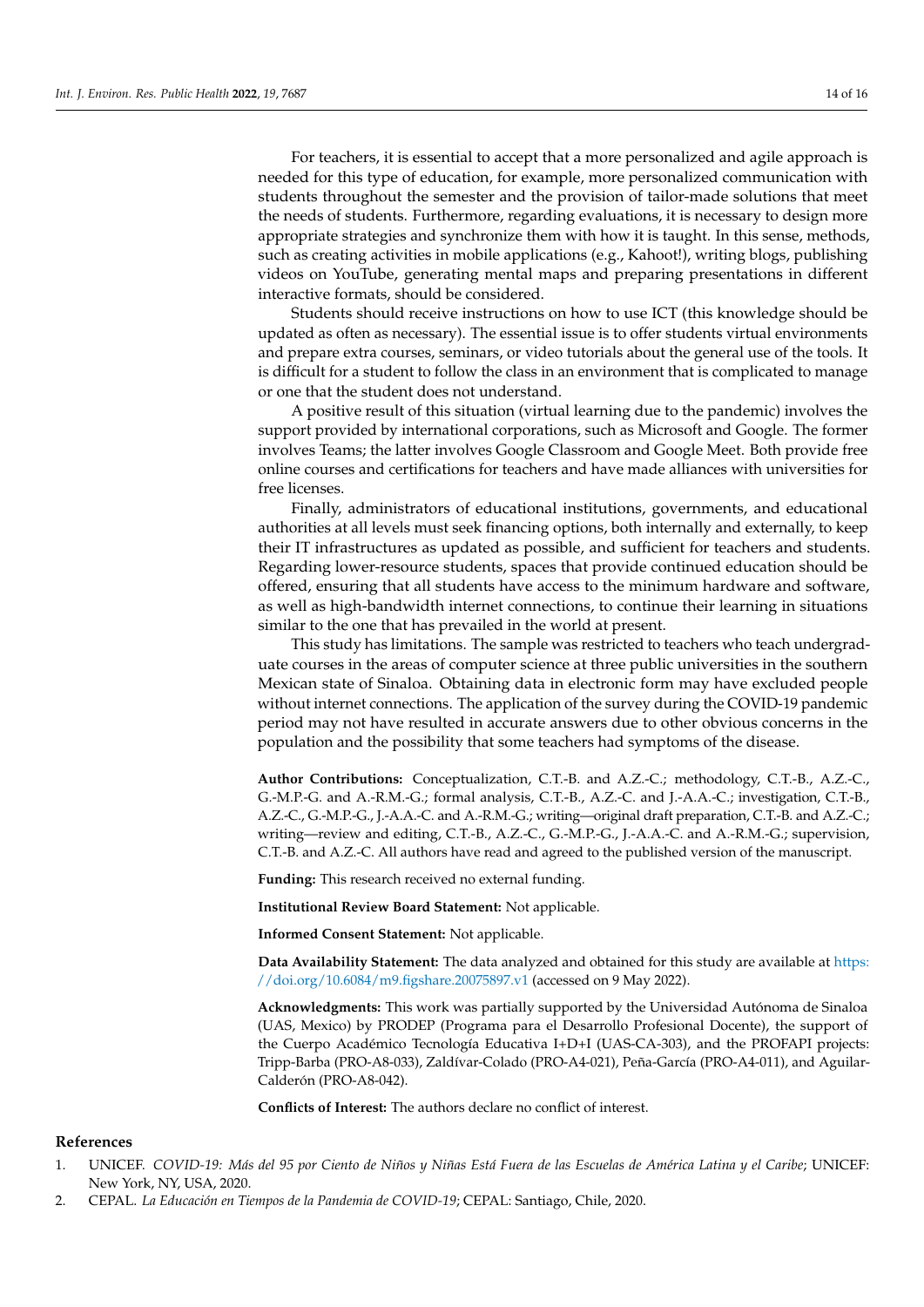- <span id="page-14-0"></span>3. Grupo Banco Mundial. *COVID-19: Impacto en la Educación y Respuestas de política Pública*; Grupo Banco Mundial: Washington, DC, USA, 2020.
- <span id="page-14-1"></span>4. Sintema, E. Effect of COVID-19 on the Performance of Grade 12 Students: Implications for STEM Education. *Eurasia J. Math. Sci. Technol. Educ.* **2020**, *16*, em1851. [\[CrossRef\]](http://doi.org/10.29333/ejmste/7893)
- <span id="page-14-2"></span>5. Usak, M.; Masalimova, A.; Cherdymova, E.; Shaidullina, A. New playmaker in science education: COVID19. *J. Balt. Sci. Educ.* **2020**, *19*, 180–185. [\[CrossRef\]](http://dx.doi.org/10.33225/jbse/20.19.180)
- <span id="page-14-3"></span>6. Gazzo, M.F. La educacion en tiempos del COVID-19: Nuevas practicas docentes, nuevos estudiantes? *Rev. Dep. Cienc. Soc.* **2020**, *7*, 58–63.
- <span id="page-14-4"></span>7. Britez, M. La educacion ante el avance del COVID-19 en Paraguay. Comparativo con países de la Triple Frontera. *Hum. Sci.* **2020**, 1–15 . [\[CrossRef\]](http://dx.doi.org/10.1590/SciELOPreprints.22)
- <span id="page-14-5"></span>8. Expósito, C.; Marsollier, R. Virtualidad y educacioon en tiempos de COVID-19. Un estudio empirico en Argentina. *Educ. Humanismo* **2020**, *22*, 1–22. [\[CrossRef\]](http://dx.doi.org/10.17081/eduhum.22.39.4214)
- <span id="page-14-6"></span>9. Santana-Sardi, G.; Mawyin-Cevallos, F.; Gutiérrez-Santana, J.; Santos-Moreira, L.; de la Peña-Consuegra, G. Buenas prácticas de enseñanza-aprendizaje con el empleo de clases invertidas para la formación continúa en tiempos de COVID-19. *Dominio Cienc.* **2020**, *6* , 331–348. [\[CrossRef\]](http://dx.doi.org/10.23857/dc.v6i3.1401)
- <span id="page-14-7"></span>10. Vivanco-Saraguro, A. Teleducación en tiempos de COVID-19: Brechas de desigualdad. *CienciAméRica* **2020**, *9*, 166–175. [\[CrossRef\]](http://dx.doi.org/10.33210/ca.v9i2.307)
- <span id="page-14-8"></span>11. Fardoun, H.; González, C.; Collazos, C.; Yousef, M. Estudio exploratorio en iberoamerica sobre procesos de enseñanza-aprendizaje y propuesta de evaluación en tiempos de pandemia. *Educ. Knowl. Soc.* **2020**, *21*, 1–9. [\[CrossRef\]](http://dx.doi.org/10.14201/eks.23537)
- <span id="page-14-9"></span>12. Lloyd, M. Desigualdades educativas y la brecha digital en tiempos de COVID-19. In *Educación y pandemia: Una visión académica*; Cardiel, H.C., Ed.; Universidad Nacional Autonoma de México, Instituto de Investigaciones sobre la Universidad y la Educacion: Ciudad de Mexico, Mexico, 2020; pp. 115–121.
- <span id="page-14-10"></span>13. Maldonado-Gómez, G.; de los Ángeles Miró, M.; Stratta, A.; Mendoza, A.A.B.; Zingaretti, L. La educacion superior en tiempos de COVID-19: Análisis comparativo México—Argentina. *Rev. Investig. GestiÓn Ind. Ambient. Segur. Salud Trab.* **2020**, *2*, 35–60. [\[CrossRef\]](http://dx.doi.org/10.34893/gisst.v2i2.79)
- <span id="page-14-11"></span>14. García-Peñalvo, F.; Corell, A.; Abella-García, V.; Grande, M. La evaluacion online en la educacion superior en tiempos de la COVID-19. *Educ. Knowl. Soc.* **2020**, *21*, 1–26. [\[CrossRef\]](http://dx.doi.org/10.14201/eks.23086)
- <span id="page-14-12"></span>15. Álvarez Zarzuelo, M. El confinamiento de niñas y niños en España en 2020 por la crisis del COVID-19: Propuestas desde la Educacion Social Escolar para la vuelta al centro escolar. *RES Rev. Educ. Soc.* **2020**, *30*, 457–461.
- <span id="page-14-13"></span>16. Hall, J.; Ochoa-Martínez, P. Enseñanza virtual en educación física en primaria en México y la pandemia por COVID-19. *Rev. Cienc. Act. FÍsica* **2020**, *21*, 1–7. [\[CrossRef\]](http://dx.doi.org/10.29035/rcaf.21.2.4)
- <span id="page-14-14"></span>17. Torres Perez, E.C. Percepción del Desempeno del Aprendizaje en Línea en Alumnos de Odontología en México Durante la Pandemia SARS-CoV-2. Master's Thesis, Universidad Autónoma de Nuevo León, San Nicolas de los Garza, Mexico, 2022.
- <span id="page-14-15"></span>18. Guillen, I.R.; Gallegos Cuellar, M.P.; Flores Alfaro, L.d.C. Using Technologies in 21st Century: COVID-19 as an Acceleration Factor to Virtualize the World. *Int. J. Innov. Sci. Res. Technol.* **2020**, *5*, 307–309. [\[CrossRef\]](http://dx.doi.org/10.38124/IJISRT20AUG254)
- <span id="page-14-16"></span>19. Paredes Arriaga, A.M.; Munoz Gonzalez, L.F.; Velazquez Palmer, M.C.A. Distant Teaching: A Way to Face COVID-19 Pandemic in a Public University. *Eur. J. Educ. Artic.* **2020**, *3*, 120–128. [\[CrossRef\]](http://dx.doi.org/10.26417/648fhz71e)
- <span id="page-14-17"></span>20. Chan Chi, G.I.; Rodríguez Pech, J. Challenges and difficulties of secondary school teachers in times of COVID-19. *Rev. Investig. Tecnol. Inf. (RITI)* **2022**, *10*, 107–118. [\[CrossRef\]](http://dx.doi.org/10.36825/RITI.10.20.009)
- <span id="page-14-18"></span>21. Delcker, J.; Ifenthaler, D. Teachers' perspective on school development at German vocational schools during the COVID-19 pandemic. *Technol. Pedagog. Educ.* **2021**, *30*, 125–139. [\[CrossRef\]](http://dx.doi.org/10.1080/1475939X.2020.1857826)
- <span id="page-14-19"></span>22. Zapata-Garibay, R.; González-Fagoaga, J.E.; González-Fagoaga, C.J.; Cauich-García, J.R.; Plascencia-López, I. Higher Education Teaching Practices Experience in Mexico, During the Emergency Remote Teaching Implementation due to COVID-19. *Front. Educ.* **2021**, *6*, 628158. [\[CrossRef\]](http://dx.doi.org/10.3389/feduc.2021.628158)
- <span id="page-14-20"></span>23. Delgado, F. Teaching Physics for Computer Science Students in Higher Education During the COVID-19 Pandemic: A Fully Internet-Supported Course. *Future Internet* **2021**, *13*, 35. [\[CrossRef\]](http://dx.doi.org/10.3390/fi13020035)
- <span id="page-14-21"></span>24. Palau, R.; Fuentes, M.; Mogas, J.; Cebrián, G. Analysis of the implementation of teaching and learning processes at Catalan schools during the COVID-19 lockdown. *Technol. Pedagog. Educ.* **2021**, *30*, 183–199. [\[CrossRef\]](http://dx.doi.org/10.1080/1475939X.2020.1863855)
- <span id="page-14-22"></span>25. Costado Dios, M.T.; Piñero Charlo, J.C. Face-to-Face vs. E-Learning Models in the COVID-19 Era: Survey Research in a Spanish University. *Educ. Sci.* **2021**, *11*, 293. [\[CrossRef\]](http://dx.doi.org/10.3390/educsci11060293)
- <span id="page-14-23"></span>26. Miramontes-Arteaga, M.; Villapudua, K.C.; Rodríguez, H.M. Estrategias de aprendizaje en la educación a distancia. *Rev. Investig. Tecnol. Inf.* **2019**, *7*, 199–214. [\[CrossRef\]](http://dx.doi.org/10.36825/RITI.07.14.017)
- <span id="page-14-24"></span>27. Petousi, V.; Sifaki, E. Contextualising harm in the framework of research misconduct. Findings from discourse analysis of scientific publications. *Int. J. Sustain. Dev.* **2020**, *23*, 149–174. [\[CrossRef\]](http://dx.doi.org/10.1504/IJSD.2020.115206)
- <span id="page-14-25"></span>28. De la Salud, P. *Reglamento de la ley General de Salud en Materia de Investigacion Para la Salud*; Diario Oficial de la Federación: Ciudad de Mexico, Mexico, 2014.
- <span id="page-14-26"></span>29. CDC. *CDC Guidance for Responses to Influenza for Institutions of Higher Education during the 2009–2010 Academic Year*; CDC: Atlanta, GA, USA, 2010.
- <span id="page-14-27"></span>30. Rodríguez-García, A.; Lucena, M.H.; Ágreda Montoro, M. Análisis del uso de vídeo-tutoriales como herramienta de inclusión educativa. *Publicaciones* **2017**, *47*, 13–35.